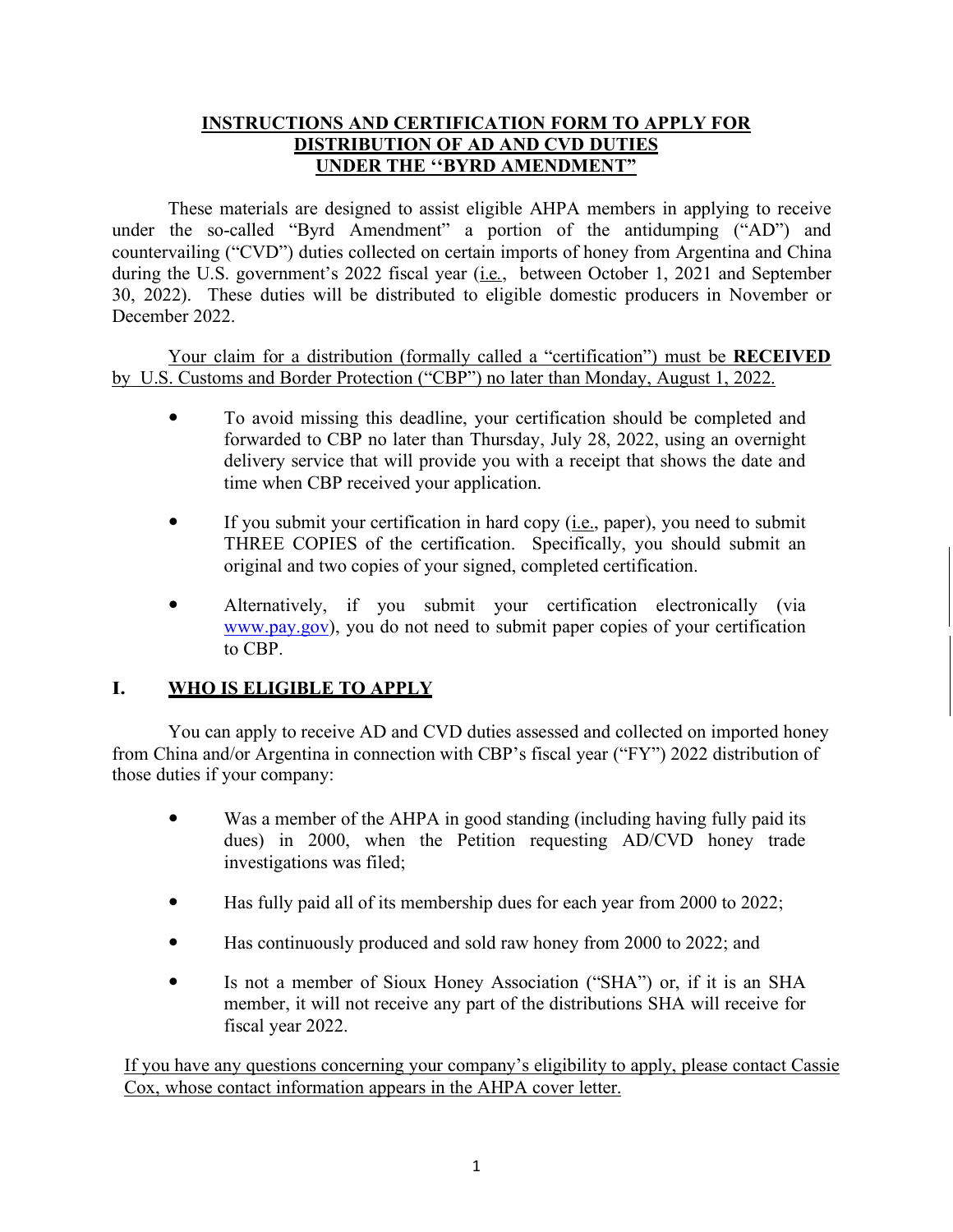#### **II. COMPLETING YOUR CERTIFICATION**

You may apply for a distribution of duties under the Byrd Amendment in fiscal year 2022 by one of two means – by submitting three hard copies (paper) of a certification, or by submitting your claim electronically via [www.pay.gov.](http://www.pay.gov/) Instructions for each method follow below.

### **A. Applying for Distribution by Hard Copy (Paper) Certification**

If you will be applying for a distribution by submitting hard copies (paper) of your certification to CBP, you should complete the form appended in Attachment 1. That form (CBP Form 7401) requests basic information about your company and includes an attestation you're your company meets the legal requirements to receive a payment under the Byrd Amendment.

If your company filed a certification for fiscal year 2021, all of the information required for this year's submission will be identical from your 2021 certification. Because there was no distribution in fiscal year 2021 under the three AD and CVD orders (i.e., AD order on China, and AD and CVD orders on Argentina), there is no need to change the information from your 2021 certification.

The certification must be signed by someone legally authorized to bind your company. The easiest approach is to have the same person sign all of the documents. Because these documents are making specific and binding legal representations to the United States Government, we strongly recommend that you satisfy yourself that everything being reported is accurate and truthful.

Once your certification has been completed and signed, you will need to send the original and two copies of the certification to CBP at the following address:

> U.S. Customs and Border Protection Revenue Division Attn: CDSOA Team 6650 Telecom Drive, Suite 100 Indianapolis, IN 46278

Three copies of your company's certification must be sent so they are **RECEIVED** by CBP by not later than Monday, August 1, 2022. Merely placing the package in the mail, or having a  $8/1/22$  postmark as the date of mailing is not sufficient to satisfy the filing requirements. *As a reminder, in order for your claims to be properly filed and accepted by Customs, you need to submit an original and two copies of the certification.*

We recommend that you file your application using a method that allows you to track and confirm delivery. This would include hand delivery, or use of an overnight mail service (FedEx, DHL, UPS, USPS) that allows you to track your package.

*Of course, you should keep copies of everything that you send to Customs for your own*